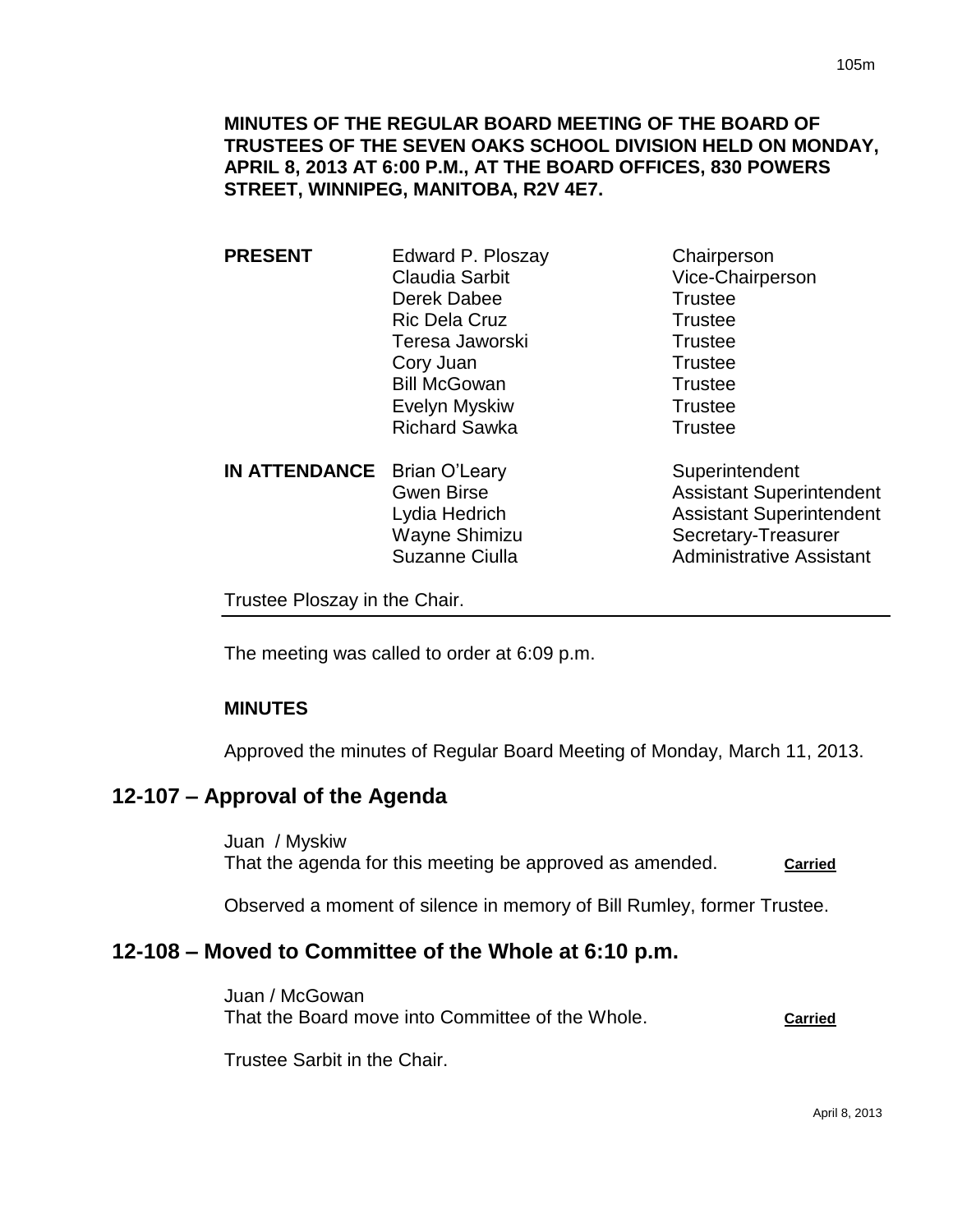# **OFFICERS' REPORT**

- MSBA AGM Update.
- Trustee Juan thanked the Board for their support on her re-election as Region 5 Director.
- **Board congratulated Trustee Juan on her re-election as Region 5 Director,** Manitoba School Boards Association Executive.

## **SUPERINTENDENTS' PERSONNEL REPORT**

# **12-109 – Superintendents' Personnel Report**

Jaworski / Myskiw That the Superintendents' Personnel Report be ratified. **Carried**

### ADMINISTRATIVE LEAVE OF ABSENCE

Granted Fay Pahl a leave of absence, without pay, effective the 2013-2014 school year.

## TEACHER APPOINTMENTS

Appointed the following to Limited Teacher-General (Term) contracts:

- Mellissa Diamond, full-time (1.00) effective April 1, 2013 to June 21, 2013.
- Crystal Gibb, full-time (1.00) effective March 13, 2013 to June 28, 2013.
- Blair Molinski, part-time (.50) effective April 1, 2013 to June 28, 2103.
- Brittany Pastrick, full-time (1.00) effective 2013-2014 school year.
- Meghan Rauch, full-time (1.00) effective 2013-2014 school year.
- Laurie Tyndall, full-time (1.00) effective 2013-2014 school year.

### TEACHER RETIREMENT

Receive notice of intent to retire from Claire Coleman effective June 28, 2013.

### TEACHER RESIGNATIONS

Received notice of intent to resign effective June 28, 2013 from:

Laurel Howard

Stav Gamliel **Corinne** Krestanowich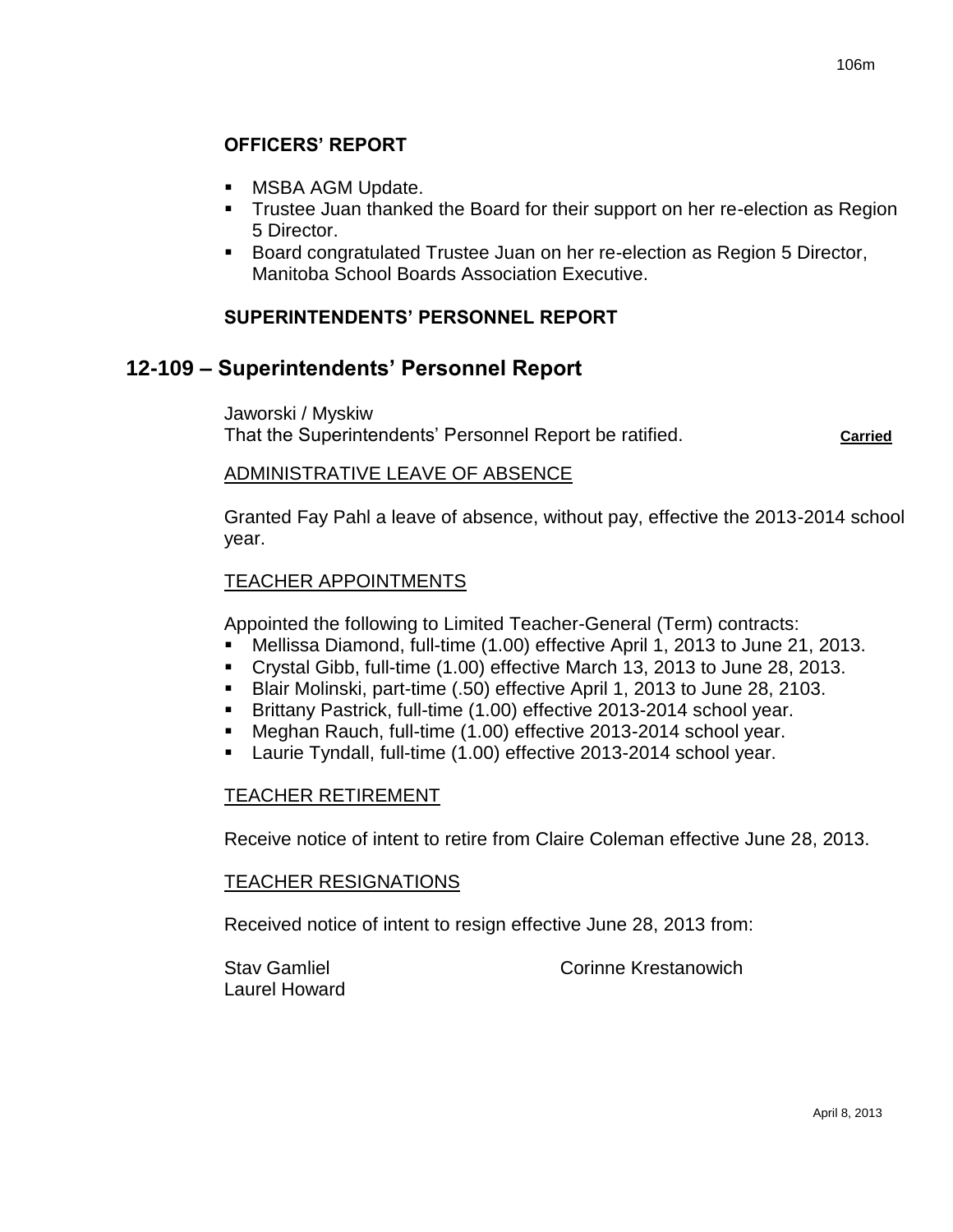## **PERSONNEL REPORT**

#### SUBSTITUTE TEACHER APPOINTMENTS

Appointed the following to Substitute Teacher contracts effective the 2012-2013 school year:

| Lisa Enns     | <b>Blair Molinski</b> |
|---------------|-----------------------|
| Blake Ilchyna | Marcia Takahashi      |

#### TEACHER MATERNITY AND PARENTAL LEAVES

Granted maternity and parental leave to the following:

- Rebecca Brown, effective June 10, 2013 to June 10, 2014.
- **Heather Eckton, effective September 3, 2013 to September 1, 2014.**
- Arden Hill, effective November 8, 2013 to June 27, 2014.
- Jodi Kravetsky, effective September 3, 2013 to June 27, 2014.
- **Stacey Kwiatkowski, effective May 1, 2013 to May 1, 2014.**

### TEACHER LEAVES OF ABSENCE

Granted the following full-time (1.00) leaves of absence, without pay:

- Ronit Kantarzhi, effective April 2, 2013 to September 1, 2014.
- Kimberley McDonald, effective October 21, 2013 to November 17, 2013.
- Natalie Trudeau, effective November 5, 2013 to September 1, 2014.

Granted the following full-time (1.00) leaves of absence, without pay, for the 2013- 2014 school year:

Jessica Dilts **Julie Southam** Nan Fewchuk **Alison Wells-Dyck** Kim Greening Wanda Works Joanna Montanaro

#### EDUCATIONAL ASSISTANT APPOINTMENTS

Appointed the following to full-time (6.5 hours per day) Education Assistant positions effective April 1, 2013:

**Brett Croft** Croft **Croft** Cross Contract Cross and Access Jodee-Ann Pescitelli

#### SECRETARIAL-CLERICAL APPOINTMENTS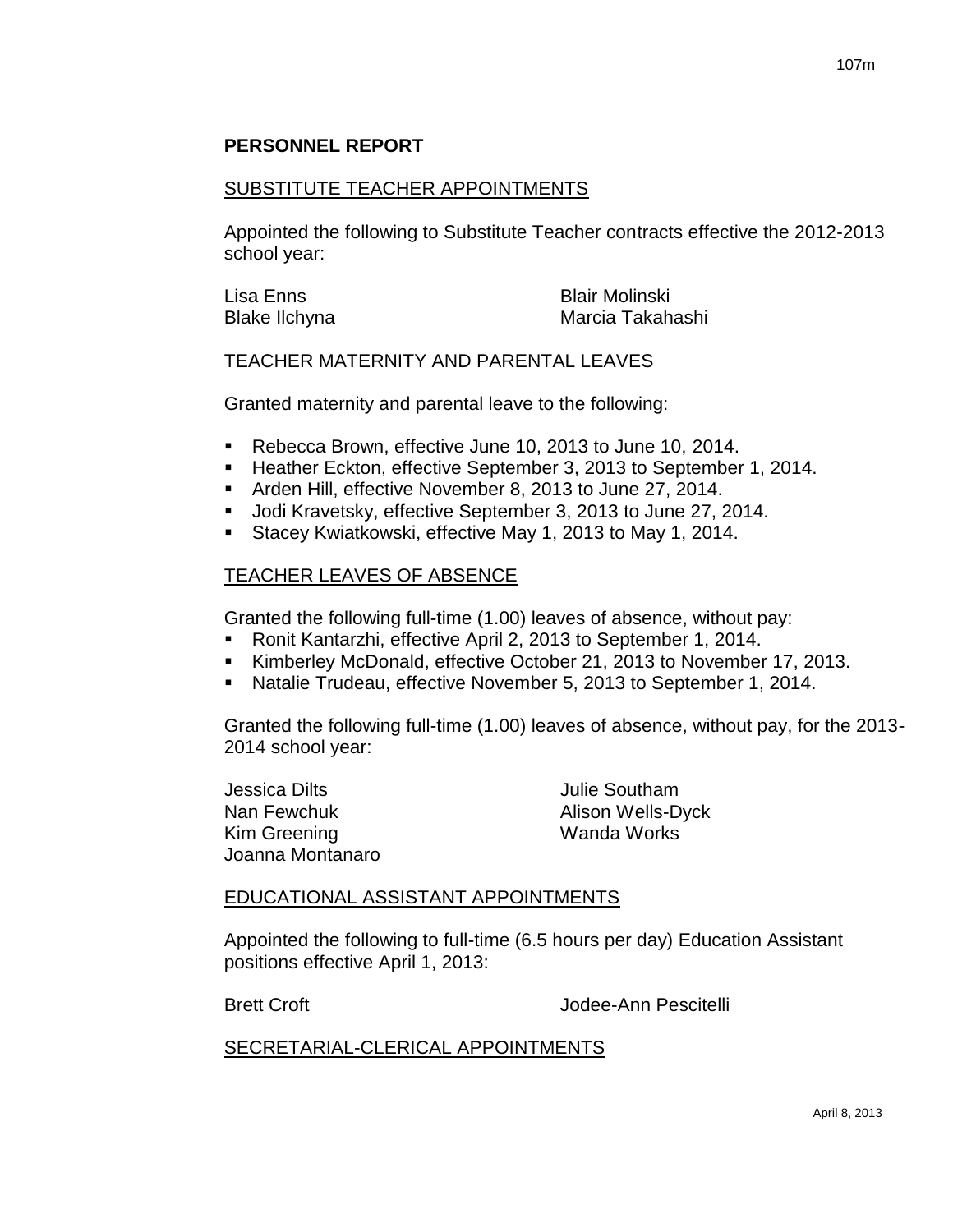Appointed Deenna Brown to a part-time (.50) Secretarial-Clerical position effective **PERSONNEL REPORT**

April 8, 2013.

### CUSTODIAN APPOINTMENT

Appointed Gilbert Creencia to a full-time (8 hours per day) Custodian position effective April 8, 2013.

## **SUPERINTENDENTS' REPORT**

The following matters were received as information:

- Personnel Matters.
- **Sport Concussions.**
- **Board Retreat Update.**

# **12-110 – Amber Trails Community School Tender**

### Dabee / McGowan

Approved Bockstael Construction Ltd. as the successful contractor for the construction of the New School in Amber Trails on the basis of low bid and request permission from the Public Schools Finance Board to approve the Division to sign the construction agreement.

# **12-111 – Desktop Tender**

#### Jaworski / Sawka

That the 2013 Desktop Tender be awarded to Dell on the basis of low bid. **Carried**

The following correspondence was received as information:

- Request for a Kindergarten to Grade 5 Milieu Immersion School for the Riverbend Area.
- **Elwick Community School Elevator and Grooming Room.**
- **Amber Trails School Reserve.**
- **Home Schooled Statistics.**

Trustee Ploszay in the Chair.

# **12-112 – Maples Commons**

McGowan / Dela Cruz Approved that the Maples Commons addition to Maples Collegiate be named the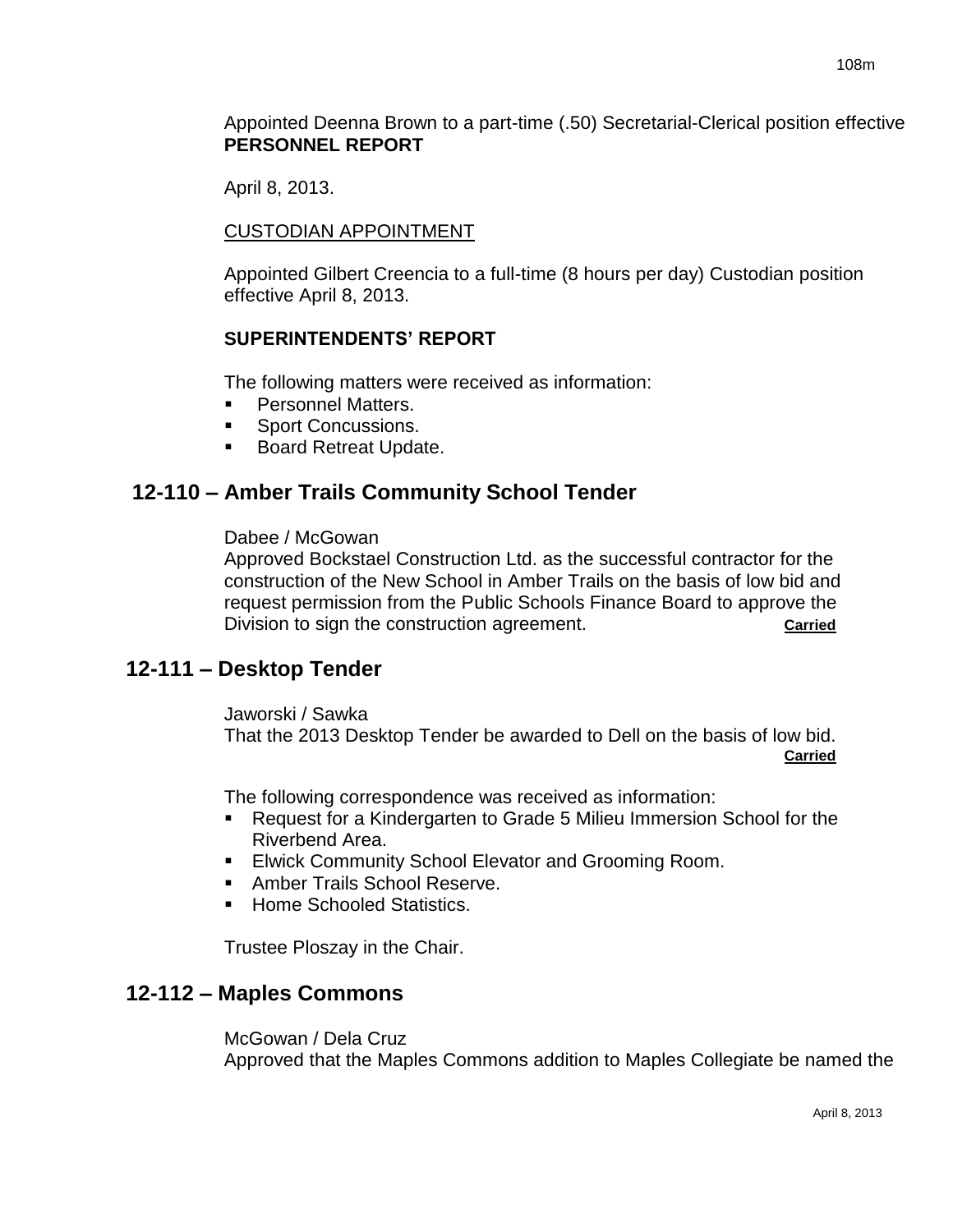Judy Silver Commons. **Carried**

## **SPECIAL ORDER**

**7:45 p.m.** Presentation: Gender Gaps in Education. Laura Sokal, Professor, Education Department, University of Winnipeg.

# **12-113 – Policy Committee Referral**

Sarbit / Dela Cruz

Approved that the Policy Committee be instructed to review Board policy related to conflict of interest and procedures for the conduct of meetings and make recommendations back to the Board prior to the end of this school year.

**Carried**

# **12-114 – Seven Oaks Adult Learning Centre, LIFT Grant Application**

Jaworski / Juan That the Board support the application of the Seven Oaks Adult Learning Centre for a LIFT Grant to support summer Adult EAL programming. **Carried**

## **CONSENT AGENDA**

# **12-115 – Consent Agenda**

Sawka / Juan That the Consent Agenda be approved. **Carried**

March 2013 Expenditure Listing

That cheques #2132558-#2132914, #604-#605, #615-#628, US\$ cheques #213124-#213135, direct deposits \$20134574-#20135165 and pre-authorized debits #201202-#201230 in the amount of \$5,342,157.90 be approved.

Ken Green Invoice No. 588272

That Invoice No. 588272 for the new Amber Trails School project in the amount of \$4,200.00 be paid to Ken Green.

Mayer's Contract Interior Ltd. Certificate of Payment No. 7

That Certificate of Payment No. 7 for the Garden City Collegiate Science Lab project in the amount of \$40,086.01 be paid to Mayer's Contract Interior Ltd.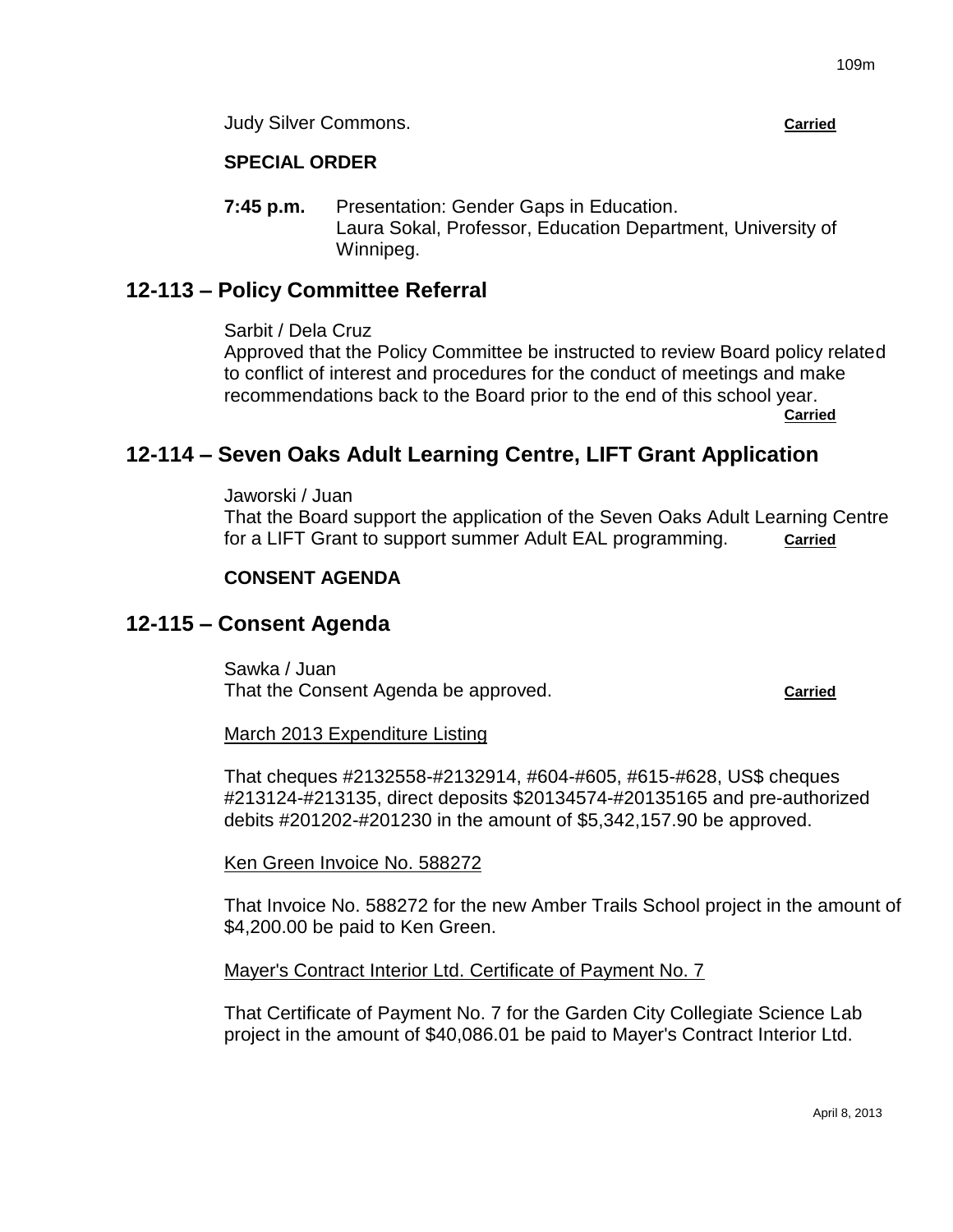## **CONSENT AGENDA**

### Statutory Holdback on Mayer's Contract Interior Ltd. Certificate of Payment No. 7

That the Statutory Holdback on Certificate of Payment No. 7 for the Garden City Collegiate Science Lab project in the amount of \$3,095.45 be paid to the SOSD/Mayer's Contract-446 GCCI Science Lab account.

### Prairie Architects Inc. Invoice No. 4043

That Invoice No. 4043 for the new Amber Trails School project in the amount of \$44,764.96 be paid to Prairie Architects Inc.

### SMS Engineering Ltd. Invoice No. 48901

That Invoice No. 48901 for the Maples Collegiate Chiller Replacement (Geothermal) project in the amount of \$8,189.29 be paid to SMS Engineering Ltd.

### Stantec Consulting Invoice No. 742528

That Invoice No. 742528 for the FY12 Portables Classrooms in the amount of \$4,927.11 be paid to Stantec Consulting.

### **CONFERENCE REPORTS**

Fatumah Mbabaali, Vice-Principal, Margaret Park School: Leading and Learning (Navigating Change . . . Embracing the Leadership Constant), February 14 to 15, 2013 - Winnipeg.

Alyssa Rajotte, Teacher, École Leila North Community School: The Center for Teaching and Learning - Readers and Writers Workshop, November 4 to 9, 2012 - Edgecombe, Maine.

Chloe Plamondon, Teacher, Maples Collegiate: Midwest Band Clinic, December 18 to 22, 2012 - Chicago, Illinois.

Kathleen Lukas, Teacher, Forest Park School: Hawaii International Conference on Education, January 6 to 9, 2013 - Honolulu, Hawaii.

Stacy Stockton, Teacher, West St. Paul School: The Reggio Emilia Approach to Early Years Education - Complexities: Encounters with the Pedagogical Project of Reggio Emilia, October 20 to 21, 2012 - Westminster, British Columbia.